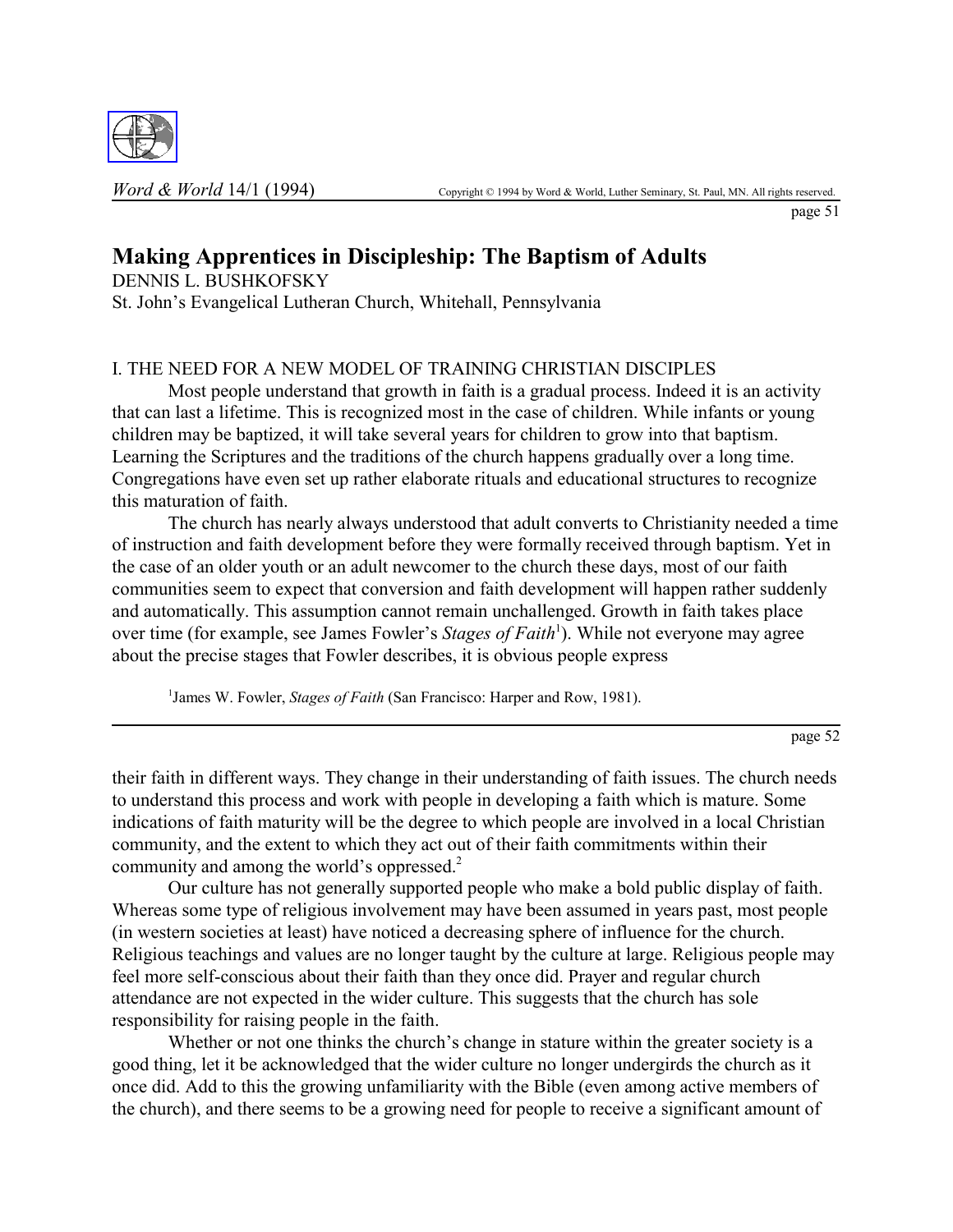attention upon entry and assimilation into the church. Baptism cannot simply be as automatic as an American citizen acquiring a social security number. The theological and spiritual dimensions of baptism must be made clear for it to be viewed as the momentous occasion that it is.

At a minimum, adult candidates for baptism and new member prospects who have never before been members of a church need to learn (1) some of the major stories of the Bible, (2) something about prayer,  $(3)$  the church's traditions and practice of worship, and  $(4)$  forms of Christian service and stewardship through life in the community, on the job, and as a member of a congregation. Part of the learning for an adult inquirer may take place in something resembling a class; but this should not be the only vehicle for assimilation of an adult inquirer into the Christian community. Many things that the young in faith need to know may best be learned by experience and through a relationship with a mentor. Rather than looking only to a classroom model for learning about the faith, it might be better to explore the model of apprenticeship, which employs a more holistic way of learning.

### II. LEARNING BY APPRENTICESHIP

While not as common in the United States as in other countries, apprenticeship is currently being evaluated in many quarters as a more workable alternative for young people to be educated and prepared to enter the work force. Corpora-

2 Faith maturity is addressed in Peter Benson and Carolyn H. Eklin, *Effective Christian Education: A National Study of Protestant Congregations—A Summary Report on Faith, Loyalty, and Congregational Life* (Minneapolis: Search Institute, 1990).

page 53

tions and public policymakers have experimented with forms of apprenticeships and have attested to their effectiveness for vocational training.

A recent book on apprenticeship by Stephen Hamilton presents the German apprenticeship system that, in his view, could be part of a process in shaping the development of young people in this country. This system includes:  $\degree(1)$  developing workplace learning; (2) linking work experience to academic learning; (3) giving youth constructive roles; and (4) mentoring."<sup>3</sup> The book presents a broad-based view of apprenticeships that involve the school, mentoring, entrepreneurial programs, and community service.

In an apprenticeship program in the telecommunications industry people spend 20 hours a week at a training center and 20 hours a week attending classes at a community college. The training center is operated by a corporation that routinely hires graduates of the two-and-one-half-year program. During the program, students receive a monthly stipend and all their educational costs are defrayed. An associate's degree in science and engineering technology is earned.<sup>4</sup>

Most employers who have participated in programs like these have done so primarily to increase the quality of work performed by their workers. Germany is increasingly cited as a model for apprenticeship programs, since nearly two-thirds of German youth participate in supervised work experiences alongside their formal education. After completion of a three-year apprenticeship, German trainees are able to take an exam and earn certificates of mastery. Young workers often are hired full-time by the companies for which they have served apprenticeships.

The U.S. Congress has considered apprenticeship bills, and President Clinton is a strong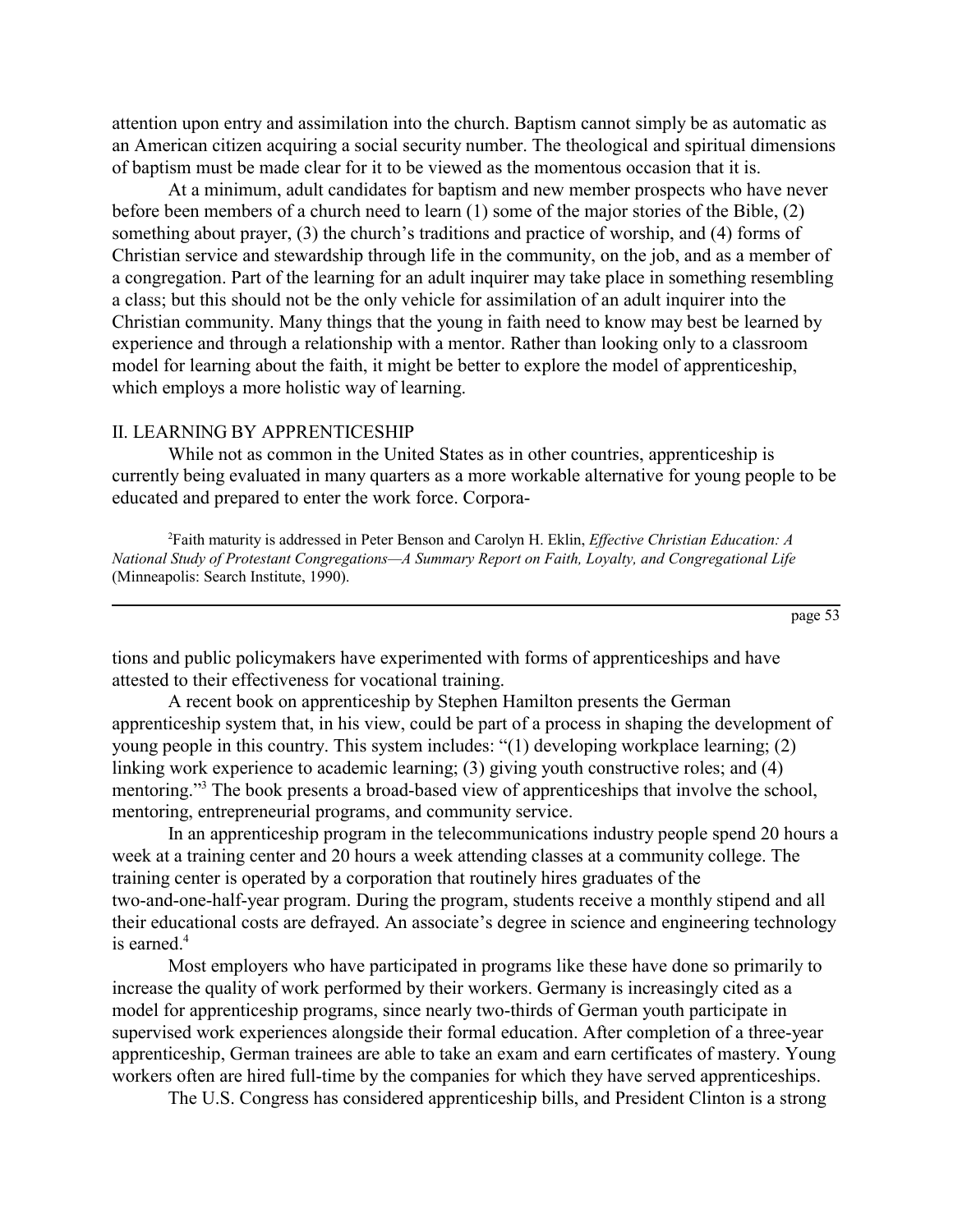advocate of such programs. To the growing number of apprenticeships, one can add professional internships or residencies. In one way or another, many workers receive some kind of on-the-job training in preparation for a career. This training involves an extended period of supervision and opportunities for the "master" to serve as a model for the learner.

When a young person chooses the career of a parent or someone else who is well-known, some of the training for that career may have happened quite naturally—almost by osmosis. People who choose the career of someone they have watched closely for years have a distinct advantage over those who have not been in a similar position. Some families have become well known for their contributions to certain professions. They have provided a type of background that is important in the training process.

An apprenticeship can benefit more than just the apprentice. Apprentices can reinvigorate older workers. Apprentices, by the very nature of their inexperience, tend to ask many questions. The "master" can be challenged to explain why certain routines are followed rather than others. The effect of such eager learning may be a productive change for experienced workers who have not re-examined the many aspects of their jobs and who have grown stale in appreciation of their own work.

3 Amy Heebner and Robert L. Crain, review of *Apprenticeship for Adulthood: Preparing Youth for the Future*, by Stephen F. Hamilton, *The American Journal of Sociology* 96 (January 1991) 1024. <sup>4</sup>"Learning from Germany's Model," Nation's Business (March 1993) 30-32.

page 54

Apprenticeship concepts are also being applied to the field of education in general.<sup>5</sup> In such a system the teacher helps students ask questions, plan their own research, and state their own conclusions. Such a model does not place the teacher above the learner, but rather in more of a partnership. Far from robbing the teacher of an important position, this model actually heightens the teacher's role. Rather than relying on a preconceived curriculum, the teacher must make decisions on her own in response to specific needs of students. This places an even greater measure of responsibility on the teacher for the entire breadth of the learning process.<sup>6</sup>

#### III. THE CATECHUMENATE—AN APPRENTICESHIP IN FAITH

Why talk about apprenticeship in relationship to faith development? First, it is an accessible image, and second, the movement towards apprenticeship models of learning understands some things about human growth and development that are necessary for the church to understand as well. It should be obvious that learning methods based primarily upon lecture or classroom settings do not offer the benefits of a more engaging form of study.

Like learning a new trade, becoming a faithful disciple takes time. While the act of baptizing is quickly accomplished, not everything occurs in this moment alone. God's saving grace is undeniably received through the reception of the sacrament, yet this is not the only place where God's grace will be communicated. The Holy Spirit has been active a long time before a person steps forward to be baptized or to affirm his or her faith. Grace is not localized only to that one event—it exists both before and after a person has been received into the faith. This could be termed "growth in grace," a long-used phrase in confirmation rites.<sup>7</sup> As people of faith journey through life, there are several grace-filled moments.

When baptism takes place in infancy or young childhood, the church expects that the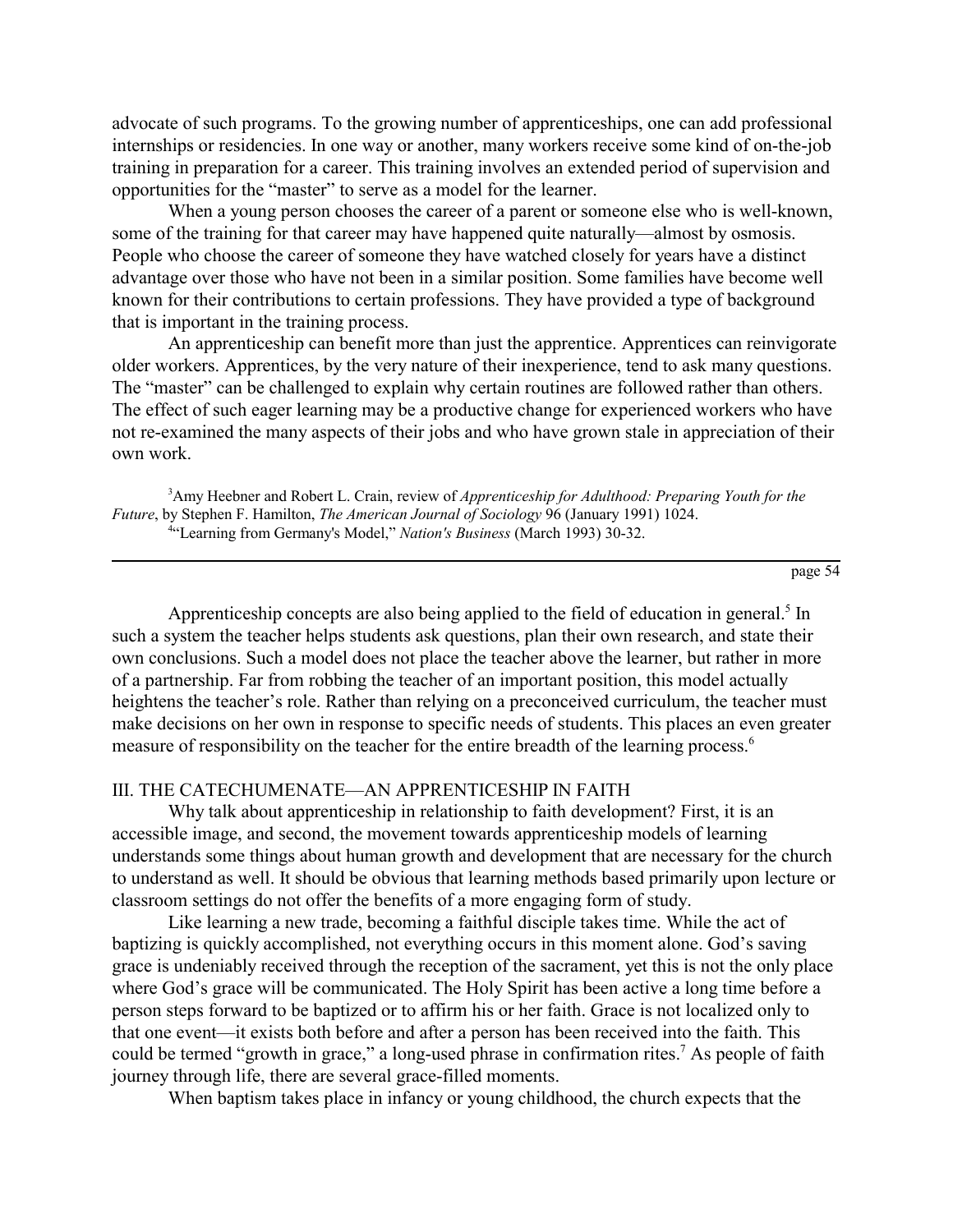family and sponsors will be the primary teachers of the faith. The role that parents play in the religious nurture of their children was highlighted especially by Martin Luther, who wrote the Small Catechism to assist parents in providing instruction to their children. When baptism or introduction to the church does not take place with the support of a person's family, it is especially crucial that another kind of support be provided. Development will not have been complete if someone is merely provided with factual or "book" knowledge. The faith is taught more by example than it is through strictly educational moments. A parent's actions will likely teach more about God's forgiveness or love to a young child than will any lectures or lessons from a book.

5 Ann Shea Bayer, *Collaborative-Apprenticeship Learning: Language and Thinking across the Curriculum, K-12* (Mountain View, CA: Mayfield, 1990).

6 Kathleen Dudden Andrasick, review of *Collaborative-Apprenticeship Learning: Language and Thinking across the Curriculum*, by Ann Shea Bayer, *English Journal* 80 (September 1991) 89-90.

<sup>7</sup> The Father in Heaven, for Jesus' sake, renew and increase in thee the gift of the Holy Ghost, to thy strengthening in faith, to thy growth in grace, to thy patience in suffering, and to the blessed hope of everlasting life." *Service Book and Hymnal* (Minneapolis: Augsburg, 1958) 246.

page 55

Many newer approaches to confirmation ministry have used some of the same components found in apprenticeship programs, whether knowingly or not. Service projects and ìhands-onî experiences often are related to classroom learning. Youth are also expected to participate more actively in the whole life of the congregation, rather than always being segregated into youth events. Many congregations have also assigned youth to mentors, so their faith can be developed in more personal ways than are possible through traditional classroom settings.<sup>8</sup> Certainly these developments in confirmation ministry are partly due to changes in educational theory and practice. They are also the beneficiaries of a modern renewal of the catechumenate—an ancient way of bringing people into faith.

The catechumenate in its ancient form was a type of apprenticeship in faith. Certainly the church did not expect that anyone else in society was going to shape people in the Christian faith, so it took this role quite seriously. What happened during this time? Customarily the young in faith received instruction from a catechist, was guided by a sponsor, and was expected to demonstrate faithful action in some form of Christian service. Also important during this time was regular participation (as a hearer) in public worship each week and training in a life of prayer. The church's liturgy of the word (including the sermon) provided much of the instruction. Certain Scripture passages customarily heard during the church year (especially in Lent, Holy Week, and Easter) were particularly meaningful for the development of the catechumen.

During the last twenty years this ancient form of the catechumenate has seen a renaissance in the life of the Christian church. It is viewed as a useful resource for many of the challenges that the church is facing these days. Given our post-Constantinian era, the catechumenate, which flourished in the days before the church achieved hegemony in western society, has received a great deal of attention.

Within the Evangelical Lutheran Church in America alone, 24,520 adult baptisms occurred between 1988 and 1990. Some areas of the country (notably the west coast) averaged more than one adult candidate for baptism in each congregation per year.<sup>9</sup> This is all happening without much emphasis being placed on adult conversion in the church. Imagine what potential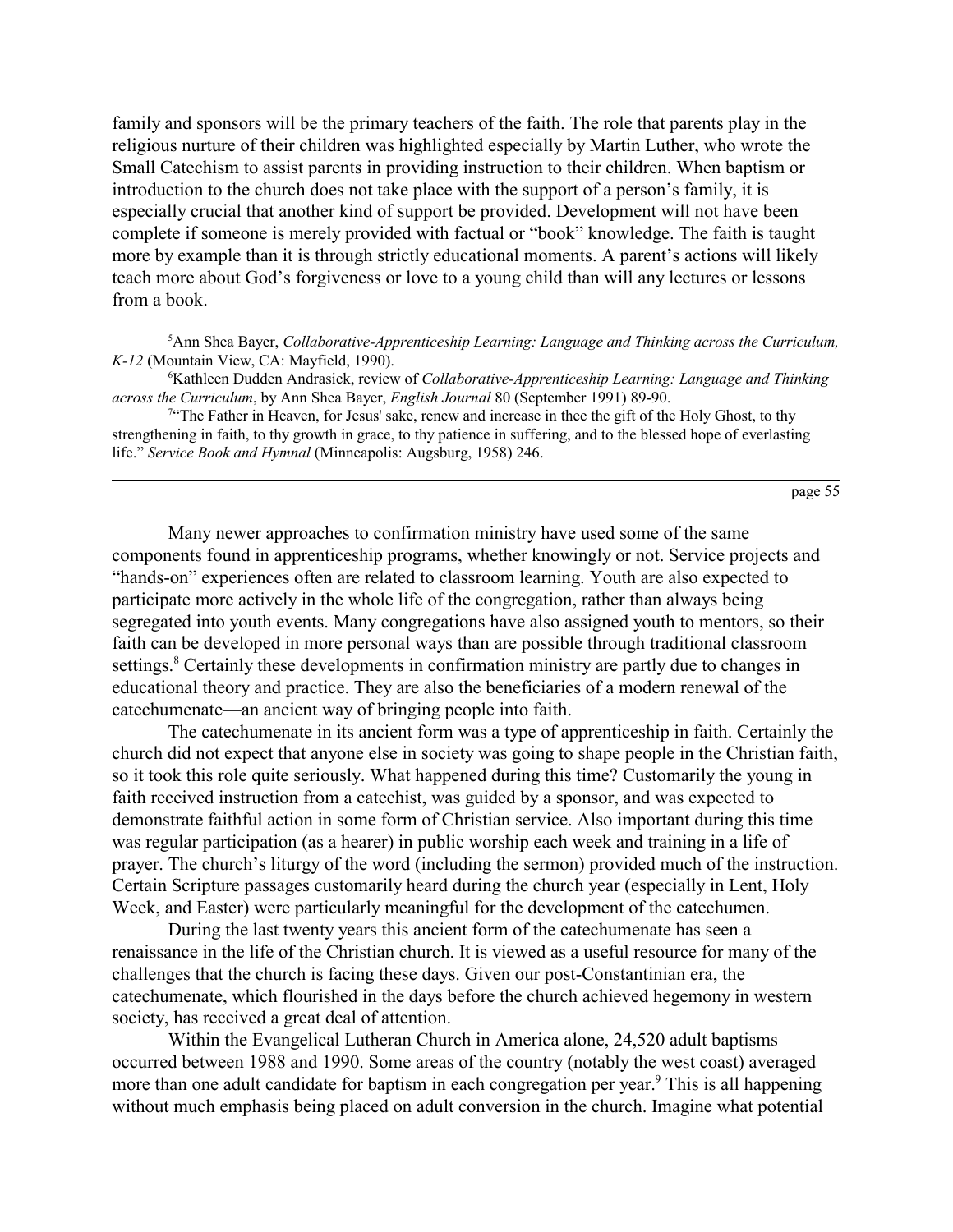there is if church leaders expected to encounter adult candidates for baptism more regularly!

It is not hard to imagine that the number of adults being baptized could soon outgrow the number of infants. Many adults in the generation now having children were not automatically ìchurchedî when they were younger. Many young adults have also left the church. Vast numbers of children have grown up or are growing up with little or no exposure to the church. Many in this number have never been baptized. What happens when an adult without any previous exposure to the church becomes interested in the Christian faith? Most congregations do not have structures in place to support adult candidates for baptism, nor do they

8 Ken Smith, *Six Models of Confirmation Ministry* (Chicago: Division for Congregational Ministries, Evangelical Lutheran Church in America, 1992).

<sup>9</sup>Based on data provided by the Department for Research and Evaluation, Evangelical Lutheran Church in America, as printed in *Voices of Congregational Life* (July-August-September 1992) 20.

page 56

provide support for a person who may have been baptized previously, but is nevertheless unchurched. Most congregations are still set up to deal primarily with the baptism of infants born to active members of the church, and perhaps to receive members who transfer from another congregation within the same denomination.

So how do pastors and lay leaders go about performing the task of making new disciples of Christ? One source of guidance is the Roman Catholic Church's *Rite of Christian Initiation of Adults* (RCIA).<sup>10</sup> Although a liturgical text, it really lays out a process for making disciples that goes into every aspect of what it means to be the church. There is a whole publishing industry and conference operation built around the needs of parishes who wish to do a better job of making Christian disciples.<sup>11</sup> Many church-related schools provide theological, pastoral, and practical training for people who are interested in becoming more knowledgeable about Christian initiation. Whole graduate level courses describe a process that can only be summarized quite briefly below.

*A. Evangelization and Inquiry.* A modern approach to forming newcomers into the Christian church recognizes four "stages" or "periods" in a person's faith journey. The first of these quite naturally takes the individual's life experiences and questions seriously. Persons who arrive at the door of the church (sometimes quite literally) are seeking life in Christ. What they need to know at this point is that the church takes them seriously. The inquirer should feel that his or her quest of faith is one of the priorities of the Christian community. Leaders of the church should demonstrate that they are eager to get to know the inquirer as a person, rather than just a warm body in a new members class. A sponsor or companion will be necessary on the inquirer's journey into full-fledged membership in the church. The companion needs to resonate with the inquirer's doubts and misgivings about faith, while at the same time celebrating the growing signs of faith within the other person.

*B. The Catechumenate.* After someone has entered the door of the church seeking faith in Christ, it is important that this journey be recognized before the congregation and that prayers of the Christian community for this newcomer be voiced. The church sets aside a period of time for catechumens to hear God's word and to engage it as they reflect upon their lives. During this time of study, it is imperative for the catechumen to take on some form of service to those in need within the greater community (a congregation that is not doing this already will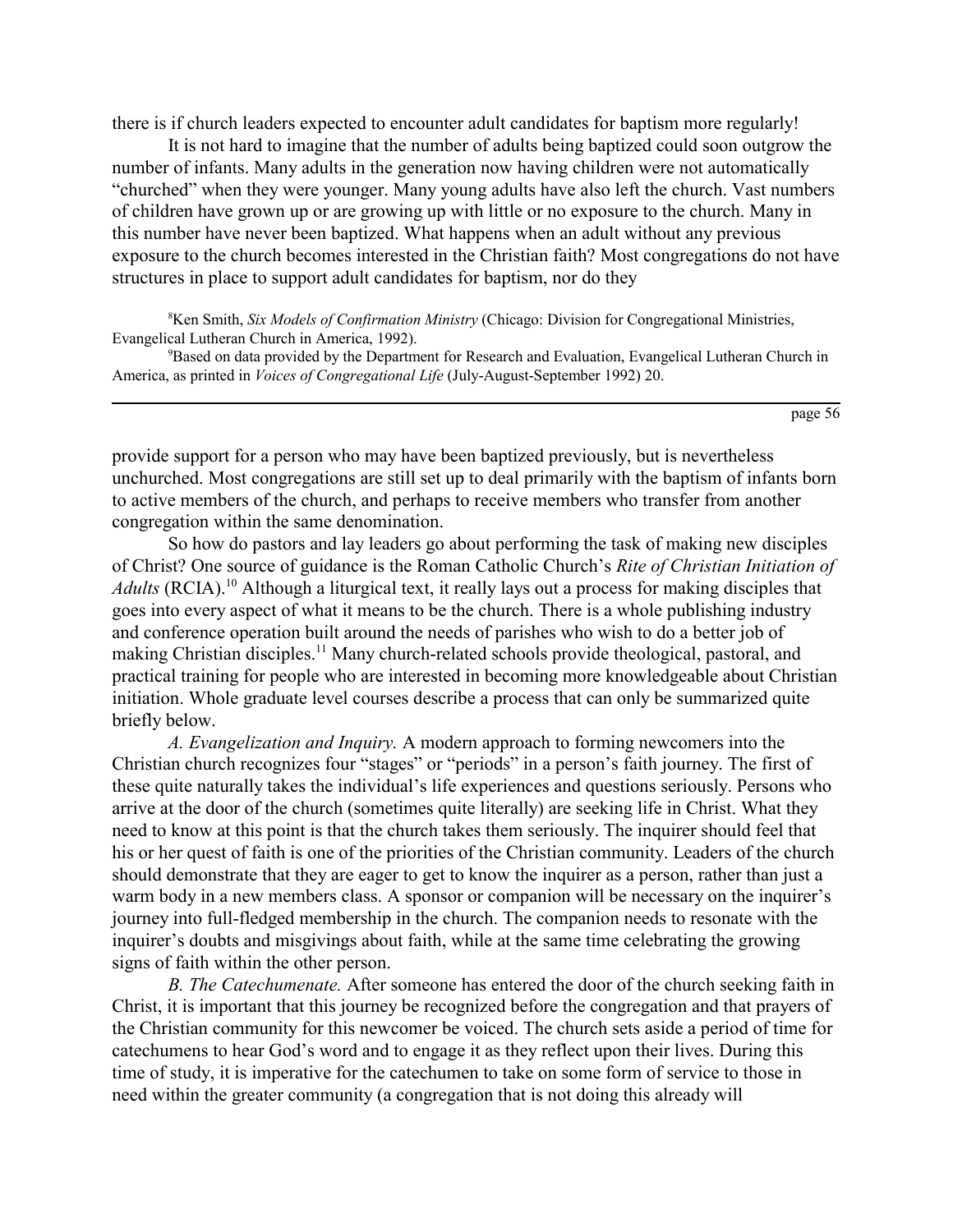<sup>10</sup>Rite of Christian Initiation of Adults (Collegeville, Minnesota: The Liturgical Press, 1988). See also the Episcopal Church's *Book of Occasional Services*, 2nd Edition (New York: Church Hymnal Corporation, 1988), for liturgies marking the "Preparation of Adults for Holy Baptism" (112-126). Also see the Lutheran order for ìEnrollment of Candidates for Baptism,î in *Occasional Services* (Minneapolis: Augsburg, 1982) 13-15.

<sup>11</sup>See the journal *Catechumenate*, published six times per year by Liturgy Training Publications, 1800 North Hermitage Avenue, Chicago, IL 60622-1101. LTP is also the publisher for numerous resources for Christian initiation, including an effective videotape, *This is the Night*, showing one parish's experience with the RCIA process. Other sources of information about the catechumenate include the North American Forum on the Catechumenate, 5510 Columbia Pike, Suite 310, Arlington, VA 22204. The Office for Evangelism of the Episcopal Church offers training events each year on the catechumenate, coordinated with the Division for Congregational Ministries of the Evangelical Lutheran Church in America.

page 57

find that it has some work to do here). Someone who is going to be asked to be faithful to the baptismal covenant (which includes service to all people in the manner of Christ, proclamation of the gospel in word and deed, and striving for peace and justice) will assume that these things are also expected of the entire Christian community as well.<sup>12</sup> One benefit that cate chumens bring with them is questions—questions that make longtime church members re-examine their faith more seriously. No wonder that the church has viewed catechumens as an order of ministry: their frank honesty can be a useful gift.

*C. Intense Preparation.* Once the catechumen has demonstrated a seriousness and a depth of commitment in this journey (typically after several months or even a few years), he or she will be selected as a candidate for baptism. Historically this has happened at the beginning of Lent, so that the entire 40-day period is seen as a preparation for baptism. People who are already baptized have also been invited to perform the Lenten disciplines and to prepare themselves for an affirmation of baptismal vows at Easter.

The final weeks leading up to baptism are especially intense, for in them the person who is anticipating baptism receives the creeds and the prayer of the church (namely, the Apostles<sup>†</sup> Creed and the Lord's Prayer). The journey is intensified even more as the candidate for baptism is blessed and prayers on behalf of that person are made publicly by the congregation. The role of the sponsor is heightened during a time when catechumens (along with the whole church) are asked to prune away many things in their lives to focus on a struggle with life and death concerns, such as the implications of the cross for daily living. This stripping away of unnecessary baggage can be incredibly frightening. The sponsor stands ready to comfort, to guide, and to support.

*D. Baptism and Mystagogy.* The adult convert who arrives at the baptismal font does so with the complete support of the Christian community. By this time the candidate for baptism knows what she is "getting into." The convert knows the saving news of Jesus Christ and has witnessed how people who take Christ seriously put that faith into action. Enough time has elapsed for the baptismal candidate to question the beliefs and teachings of the church and to learn that faith is a constant struggle—for young and old alike.

Of course baptism is not an end but a beginning. The baptized person is joined to the death and resurrection of Christ, becoming a full-fledged member of the body of Christ. Right away after baptism, the neophtye receives the Lord's Supper, and is bidden to join the entire Christian community in service to Christ until the next weekly gathering. As with any person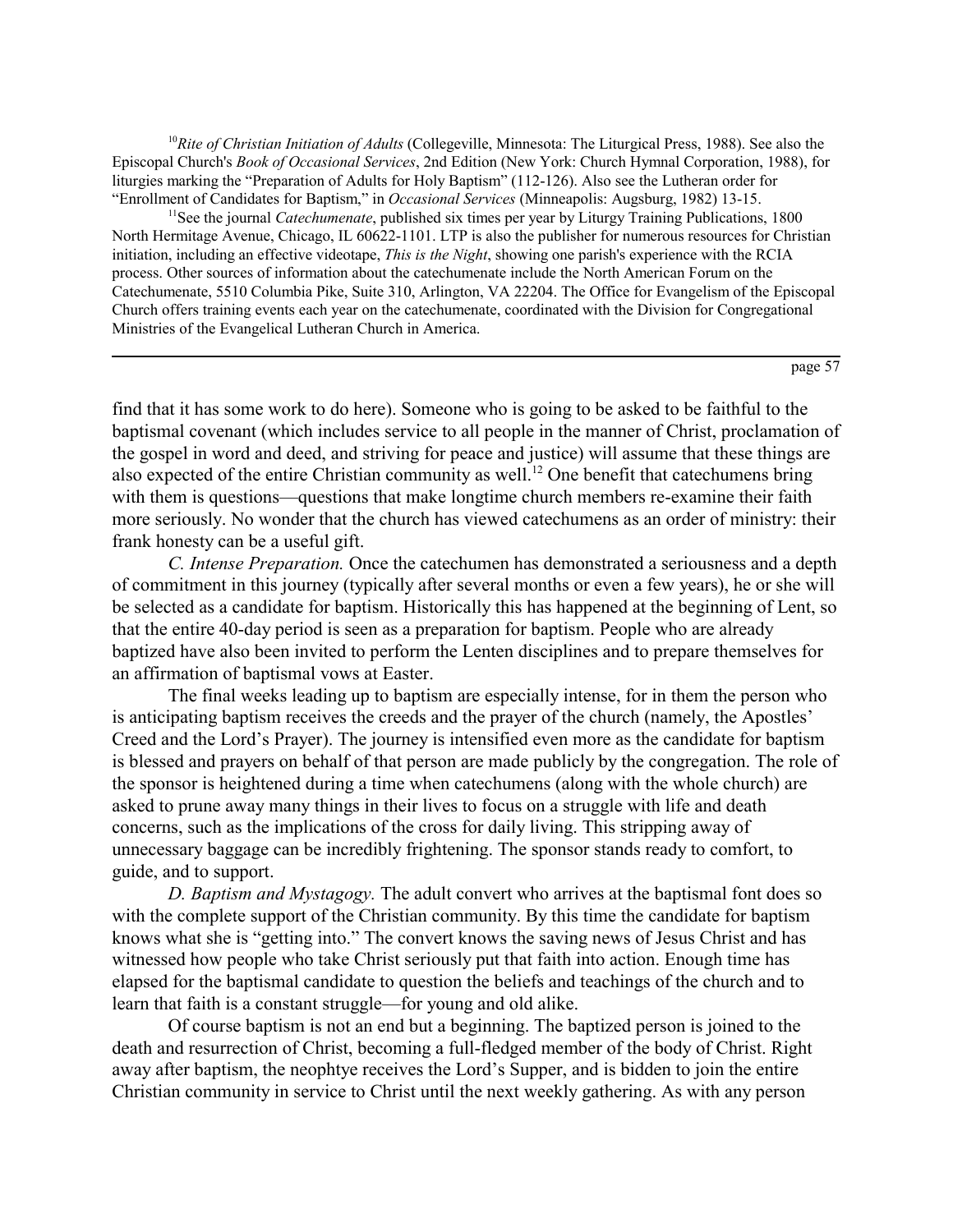who has gone through such a momentous passage, the newly baptized person needs continued support. The neophyte meets each week during the fifty days of Easter with the sponsors and others who have shared the same experience. This time is especially crucial in order for the newly baptized to take the pattern of the crucified and risen Christ

<sup>12</sup>See the order of "Affirmation of Baptism," *Lutheran Book of Worship* (Minneapolis: Augsburg, 1978) 201.

page 58

upon themselves for ministry in the world. This is also a time to reflect upon the paschal mystery as it was unfolded during the liturgies and Scripture readings of Holy Week and the Easter Vigil (hence the use of the word "mystagogy" for this period).

After months of preparation to be initiated fully into the life of the Christian community, the actual experience of being baptized and of communing for the first time will have quite a dramatic impact. It is important for the new Christian to be given the time and the space to "come down" from such a climactic experience.

#### IV. CONCLUSION

One temptation when working with the faith formation of adults is to collapse into a span of just a few weeks what might take place in several years of a child's growing up in the faith. While adults may have a greater capacity for abstract thinking about doctrinal issues, they do not typically arrive at a mature faith in a short time. At the very least, faith development cannot be programmed.

While the tendency for many Christian educators may be to try using published curricula to train adults as well as children about the faith, there are limitations to what a set program can do. In the end it cannot discern a person's actual faith. Of course it is absurd to think that anyone can fully assess faith in someone else. Still, materials that only employ cognitive learning skills are no match for a holistic approach to cate chesis which takes into account a person's life experiences and readiness for ministry. Making disciples does not take place overnight. There are no shortcuts, gimmicks, or easy guides.

People who are most experienced in the ways of the catechumenate understand that no individual ever experiences coming to faith in the same way as another. Flexibility is essential. Very little can be predicted, even though the stories told about God can be very similar from one time to the next. It is arduous work assisting others in establishing a relationship with Jesus Christ. Yet it is an exciting process nurturing others, as many excellent educators and trainers of apprentices know quite well.

The guide and the disciple both have an opportunity to grow and to enrich one another. Apprenticeship is a particularly good model for someone's introduction to the faith, because every Christian is on the way to becoming more closely united with God—the source and end of all things. What is held in common between the catechumen and the sponsor is this: a desire to know Christ more fully, to meet him on the journey, to have him burn within their hearts, and to see him in bread and wine.<sup>13</sup> That is substance enough for a lifetime adventure.

 $13$ Luke  $24.28-35$ .